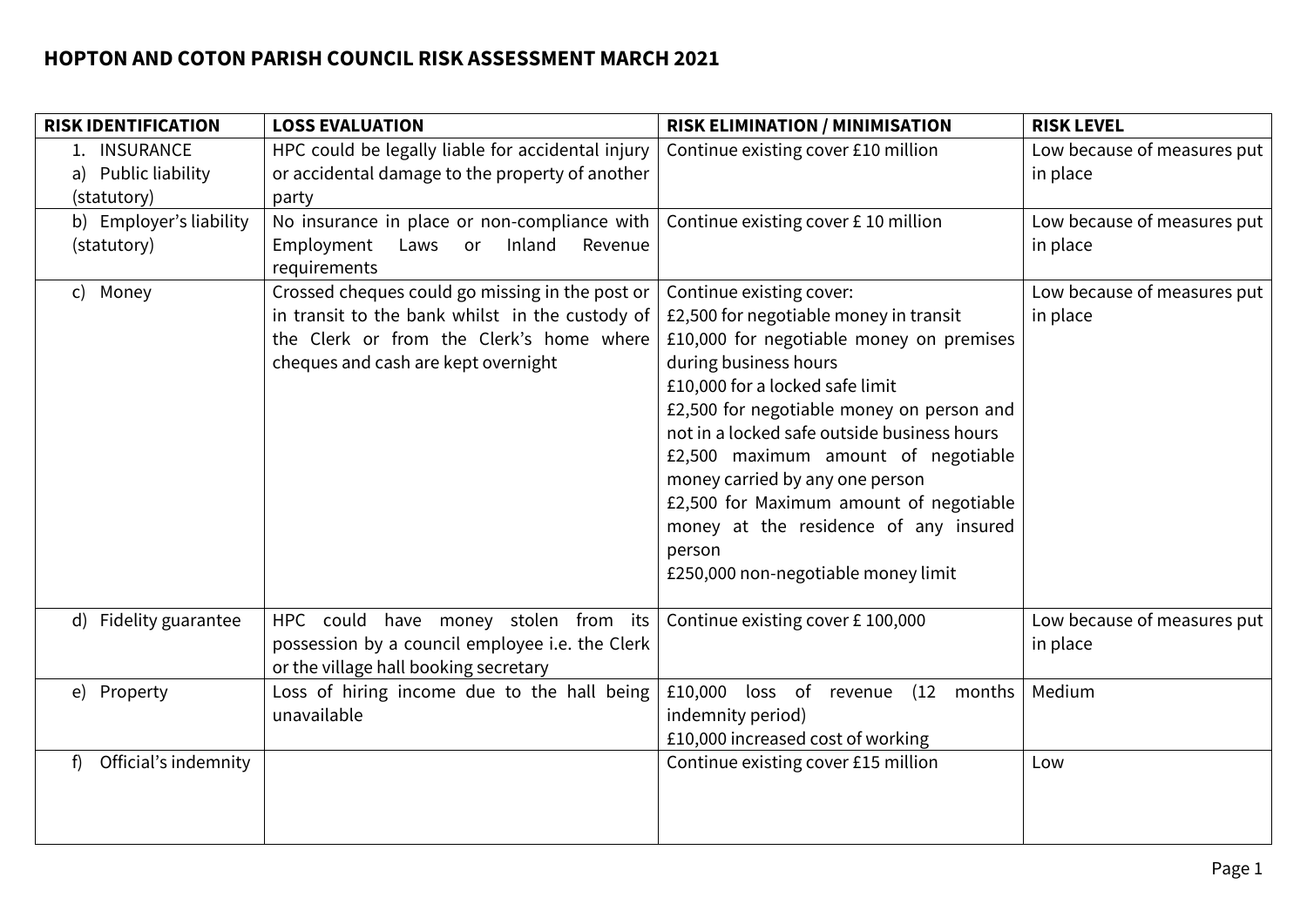| Libel and Slander<br>g) | Loss of reputation                             | Continue existing cover of £500,000 in any    | Low                         |
|-------------------------|------------------------------------------------|-----------------------------------------------|-----------------------------|
|                         |                                                | one period of insurance and exercise care in  |                             |
|                         |                                                | the preparation of council minutes to avoid   |                             |
|                         |                                                | a claim for libel from a member of the public |                             |
|                         |                                                | who feels that what has been said is untrue   |                             |
|                         |                                                | and defamatory                                |                             |
| h) Personal Accident    | Money claimed from the council in the event of | Continue existing cover of:                   | Medium                      |
|                         | someone being injured whilst engaged in        | £100,000 for death                            |                             |
|                         | council activities                             | £100,000 for loss of limb                     |                             |
|                         |                                                | £100,000 for permanent total disablement      |                             |
|                         |                                                | £500 payable for up to 104 weeks excluding    |                             |
|                         |                                                | the first 2 weeks of disablement for          |                             |
|                         |                                                | temporary total disablement                   |                             |
|                         |                                                | £500 for temporary partial disablement        |                             |
| <b>STAFFING</b>         | Loss of services of an employee                | Advertise any vacancy immediately<br>(ii      | Medium                      |
|                         |                                                | permanent loss) and request help from a       |                             |
|                         |                                                | locum clerk to cover temporary loss           |                             |
| PAYMENT ARRANGEMENTS    |                                                | Continue with the requirement to report all   | Low because of measures put |
|                         |                                                | payments to HPC for approval. Continue        | in place                    |
|                         |                                                | with the requirement for signatories to       |                             |
|                         |                                                | initial both cheques and stubs                |                             |
|                         |                                                |                                               |                             |
| <b>RECONCILIATION</b>   |                                                | Continue with the requirement that a bank     | Low because of measures put |
|                         |                                                | reconciliation should be carried out as soon  | in place                    |
|                         |                                                | as bank statements arrive which is then       |                             |
|                         |                                                | reported back to HPC in the form of           |                             |
|                         |                                                | Financial Statements A (parish council) and   |                             |
|                         |                                                | B (village hall), every council meeting       |                             |
| <b>AGENCY ADVICE</b>    |                                                | Continue with memberships of SLCC, NALC       | Low because of measures put |
|                         |                                                | and SPCA                                      | in place                    |
|                         |                                                |                                               |                             |
|                         |                                                |                                               |                             |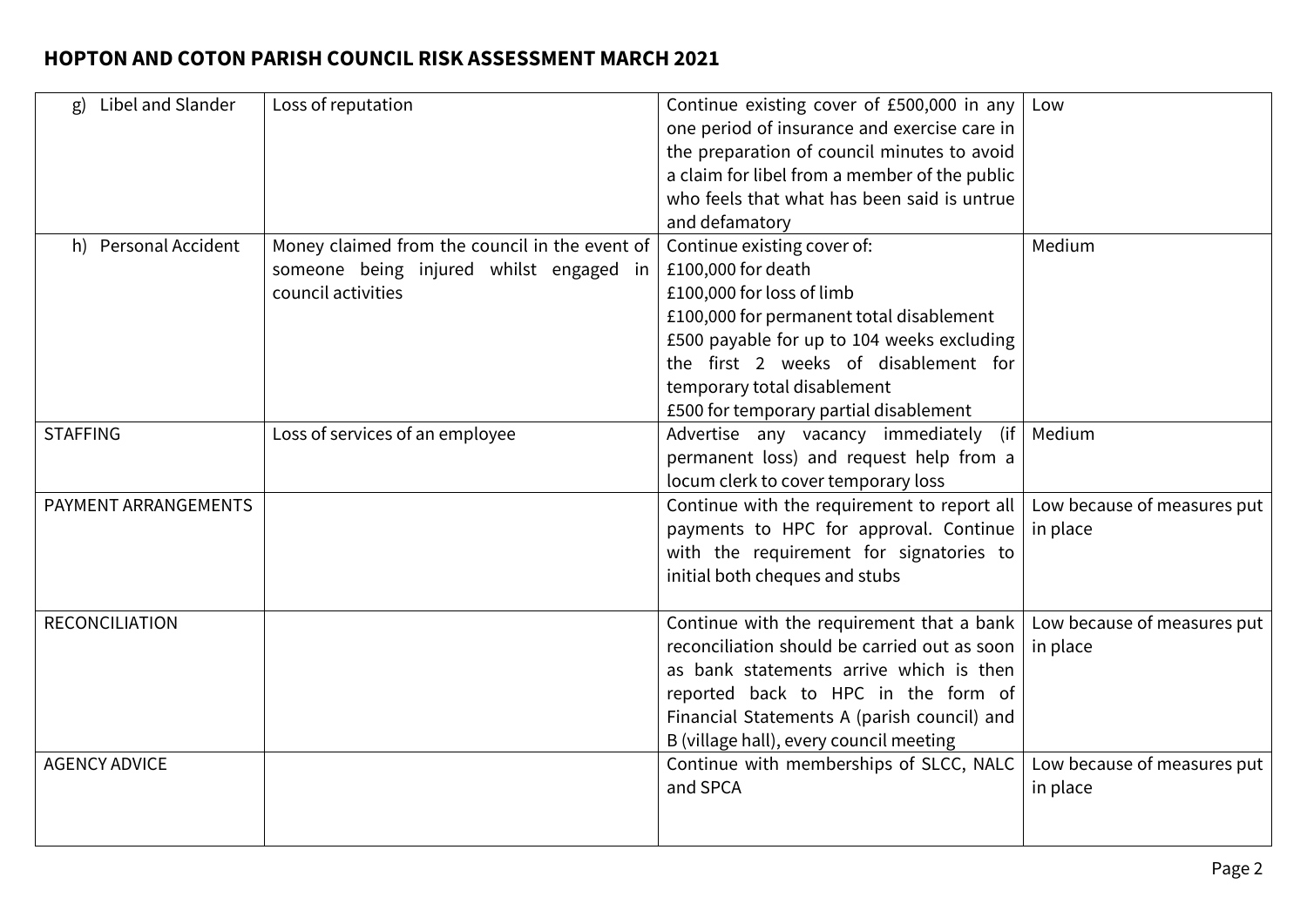| PLAYGROUND EQUIPMENT      | Serious injury could be incurred if the play         | Continue with regular maintenance and                               | Low now that the playground   |
|---------------------------|------------------------------------------------------|---------------------------------------------------------------------|-------------------------------|
|                           | equipment is in a poor condition or if there is a    | safety checks by a Councillor (weekly and $\vert$ is insured        |                               |
|                           | hazard e.g. broken glass, in the vicinity. There     | report transferred to the Clerk) and by a                           |                               |
|                           | could be a loss in the use of play equipment in      | professional company (e.g. Wicksteed                                |                               |
|                           | case of emergency repairs                            | Leisure) once a year                                                |                               |
| <b>PRECEPT</b>            | The annual precept is not the result of a            | Continue to review the current year's   Low because of measures put |                               |
|                           | properly detailed consideration                      | spending in relation to budget. Look for                            | in place                      |
|                           |                                                      | trends in previous spending. Identify present                       |                               |
|                           |                                                      | and foreseeable needs and set a precept                             |                               |
|                           |                                                      | accordingly, with full council approval                             |                               |
| <b>ACCOUNTING RECORDS</b> | Non-standard and / or non-compliant records          | Continue to require adequate, complete and                          | Low since the council has not |
|                           | are kept                                             | statutory financial records and accounts,                           | received a "qualified" audit  |
|                           |                                                      | preferably on a spread sheet which makes                            | since the arrival of the new  |
|                           |                                                      | accounting more accurate and which means                            | Clerk                         |
|                           |                                                      | that spreadsheets can be transferred                                |                               |
|                           |                                                      | electronically                                                      |                               |
| <b>DEADLINES</b>          | Non-compliance with statutory deadlines for the      | Continue to assure that all accounts and                            | Low                           |
|                           | completion, approval and submission of               | returns are completed and submitted by the                          |                               |
|                           | accounts and other financial returns                 | required deadlines                                                  |                               |
| <b>INTERNAL AUDIT</b>     | Non-compliance<br>with<br>internal<br>audit          | Appoint an internal auditor annually and                            | Low                           |
|                           | requirements                                         | publish internal auditor's comments                                 |                               |
| <b>CONTRACTS</b>          | A contract may not be robust enough so that          | Appoint a councillor to be responsible for                          | Low                           |
|                           | compensation can be claimed in the event of          | contracts                                                           |                               |
|                           | poor workmanship                                     |                                                                     |                               |
| <b>ASSETS</b>             | Equipment is faulty. The village hall is set on fire | Undertake maintenance and repair on a                               | <b>MEDIUM</b>                 |
| a) Security<br>and        | and undesirable people enter the village hall        | regular basis. Maintain the village hall                            |                               |
| of<br>maintenance         |                                                      | security lights. Insure contents. Keep main                         |                               |
| buildings<br>and          |                                                      | gate locked when hall / grounds are not in                          |                               |
| equipment                 |                                                      | use. Have an annual PAT test and fire check.                        |                               |
|                           |                                                      | Have an Asbestos check. Have new front                              |                               |
|                           |                                                      | doors fitted with security glass and                                |                               |
|                           |                                                      | appropriate locks                                                   |                               |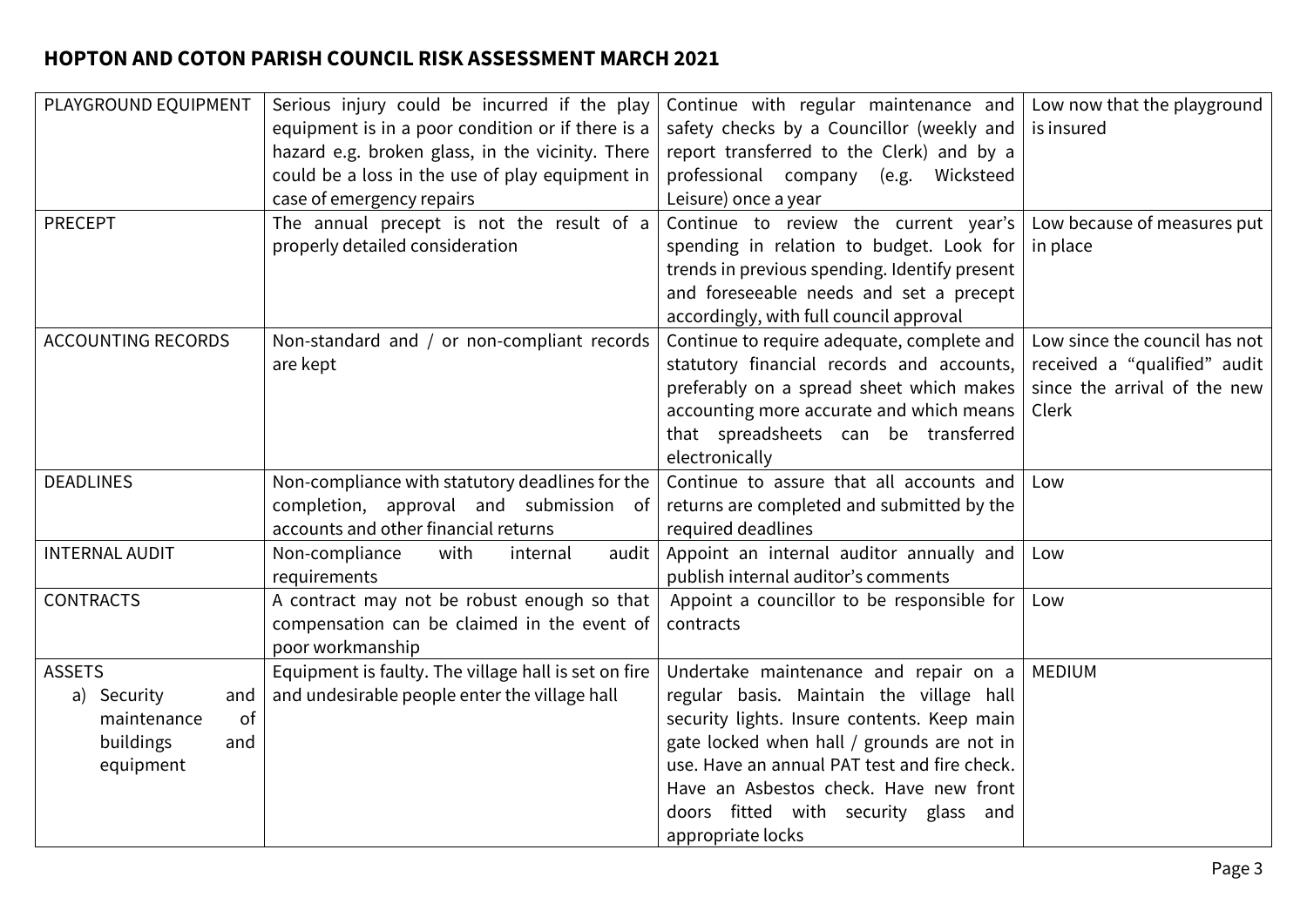| b) Asset register                                                      | The asset register is out of date                                                                                                                                        | The Asset Register is maintained and<br>accurate                                                                                                                                                                                                                                                  | LOW                                     |
|------------------------------------------------------------------------|--------------------------------------------------------------------------------------------------------------------------------------------------------------------------|---------------------------------------------------------------------------------------------------------------------------------------------------------------------------------------------------------------------------------------------------------------------------------------------------|-----------------------------------------|
| <b>FINANCE</b>                                                         |                                                                                                                                                                          |                                                                                                                                                                                                                                                                                                   |                                         |
| a) Customs and Excise                                                  | VAT not recovered so HPC suffers a loss of<br>income                                                                                                                     | Keep careful records of invoices so that VAT<br>can be recovered at least once a year.<br>Ensure that correct values are applied                                                                                                                                                                  | Low                                     |
| Annual<br>$\mathsf{d}$<br>budget<br>preparation                        | Councillors have no clear idea of what has been<br>spent in relation to budget and cannot set a<br>realistic precept                                                     | Annual and revised estimated expenditure<br>are approved by HPC                                                                                                                                                                                                                                   | Low because of measures put<br>in place |
| b) Financial controls                                                  | Lack of financial control on behalf of HPC                                                                                                                               | <b>HPC</b><br>Financial<br>approved<br>has<br>new<br>Regulations. Bank account reconciliations<br>are presented to the council at each meeting<br>as are interim financial reports. The<br>accounts are checked<br>by an Internal<br>Auditor. An Annual Return is sent to an<br>External Auditor. | Low because of measures put<br>in place |
| <b>LEGAL LIABILITY</b>                                                 | There is an employment dispute / allegations of<br>discrimination or the fact that correct<br>procedures have not been followed                                          | The Clerk to clarify the legal position where<br>possible. Legal advice should be sought<br>where necessary                                                                                                                                                                                       | Low                                     |
| <b>GOOD GOVERNANCE</b><br>a) Minute reporting to<br>HPC and the public | The minutes are not a true reflection of what<br>happened in the meeting                                                                                                 | The minutes for HPC are received, approved<br>and signed and are to be put on the new web<br>site                                                                                                                                                                                                 | Low                                     |
| b) Proper<br>document<br>control                                       | Legal documents go missing. Council business is<br>not documented. Information stored on HPC's<br>computer is not backed up. Inadequate storage<br>for Council documents | Legal documents are held by the Clerk or<br>deposited with independent solicitors. All<br>council business is documented in writing<br>and appropriately filed. Papers are available<br>under the Freedom of Information Act                                                                      | Low                                     |